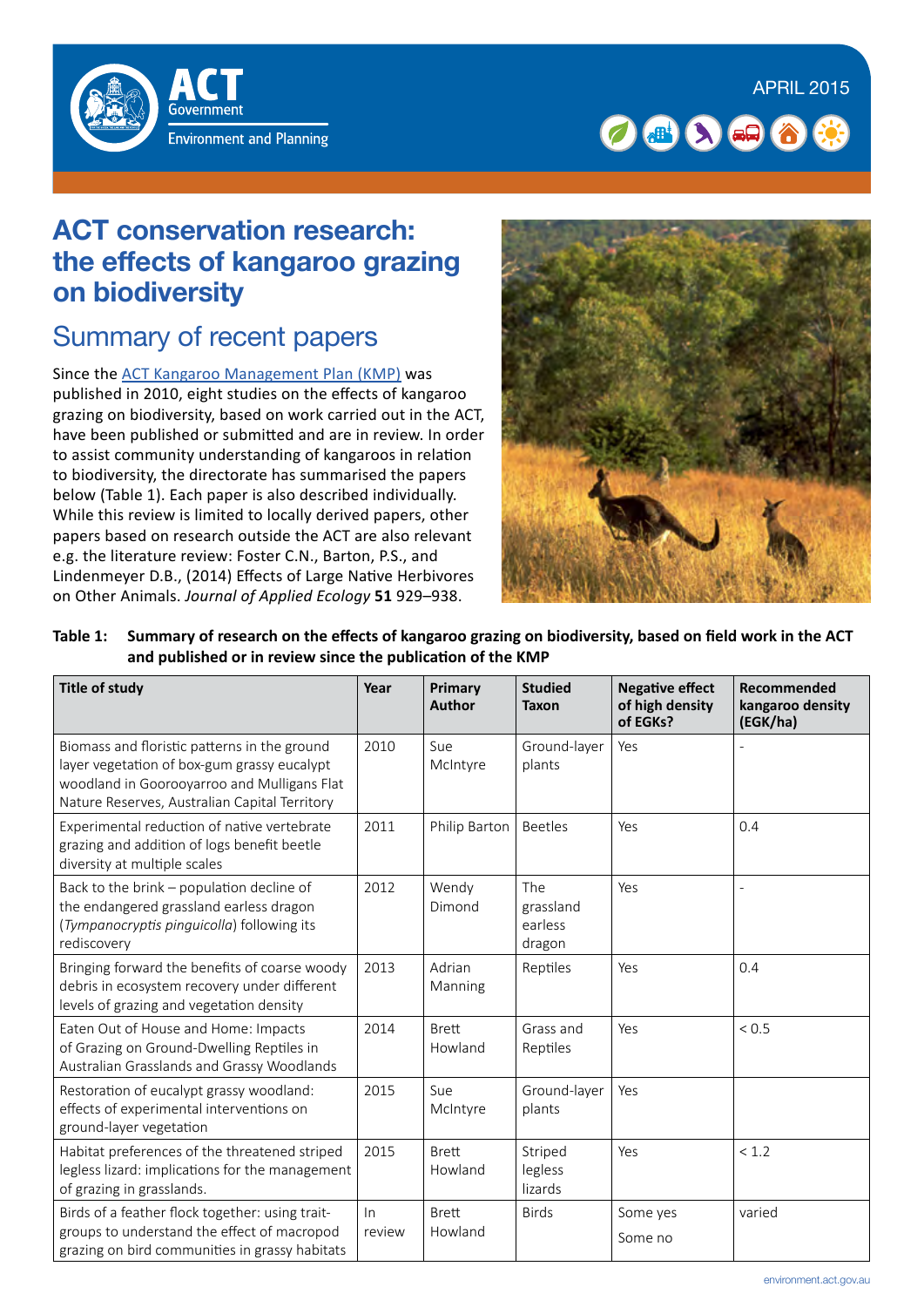

Collectively the eight studies provide strong evidence that high densities of Eastern Grey Kangaroos (EGKs) can negatively impact a range of taxa in the ACT. Several studies were conducted in a way that enabled particular kangaroo densities to be recommended (advised densities between 0.4 and 1.2 EGK/ha). This range of recommendations is broadly compatible with the current practice in culled reserves which is to allow in each reserve 1.0 EGK/ha in grasslands, 0.9 EGK/ha in open woodlands, 0.5 EGK/ha in woodland and 0.1 EGK/ha in open forest or forest (see [Calculation of the Number of](http://www.environment.act.gov.au/__data/assets/pdf_file/0004/576715/Calculation_of_the_number_of_kangaroos_to_cull_.pdf)  [Kangaroos to Cull](http://www.environment.act.gov.au/__data/assets/pdf_file/0004/576715/Calculation_of_the_number_of_kangaroos_to_cull_.pdf)). The information presented in these eight studies, and future studies, will continue to guide the future of kangaroo management activities in the ACT in accordance with the [ACT Kangaroo Management Plan](http://www.tams.act.gov.au/__data/assets/pdf_file/0012/394698/Kangaroo_Management_Plan_complete_for_web.pdf).

#### **Summary of individual papers**

1. McIntyre S., Stol J., Harvey J., Nicholls A.O., Campbell M., Reid A., Manning A.D. and Lindenmayer D., 2010. **[Biomass and floristic patterns in the ground layer](http://www.rbgsyd.nsw.gov.au/__data/assets/pdf_file/0012/106212/Cun113Mci319.pdf)  [vegetation of box-gum grassy eucalypt woodland in](http://www.rbgsyd.nsw.gov.au/__data/assets/pdf_file/0012/106212/Cun113Mci319.pdf)  [Goorooyarroo and Mulligans Flat Nature Reserves](http://www.rbgsyd.nsw.gov.au/__data/assets/pdf_file/0012/106212/Cun113Mci319.pdf)**, Australian Capital Territory *Cunninghamia* 11: 319–357

A grassland flora study undertaken in two nature reserves, Mulligans Flat and Goorooyarroo, established methods and reported baseline conditions for the long term grassy woodland restoration study commenced in 2007. The study included measurements of: ground layer biomass, species biomass, groundcover types and soil properties.

McIntyre *et al*. (2010) cite the extremely high kangaroo densities in ACT reserves, being the highest reported densities of any wild kangaroo populations (higher densities were later reported from Victoria). The study indicated that biomass was consistent with high grazing pressure from the high density of EGKs. The study concluded that ACT reserves are under extremely high grazing pressure sufficient to affect soil processes and



habitat. Continued high levels of grazing may inhibit soil, water and nutrient processes essential for healthy functioning of grassy woodlands.

2. Barton P.S., Manning A.D., Gibb H., Wood, J.T., Lindenmayer, D.B., and Cunningham S.A., 2011. **[Experimental reduction of native vertebrate grazing](http://onlinelibrary.wiley.com/doi/10.1111/j.1365-2664.2011.01994.x/abstract)  [and addition of logs benefit beetle diversity at](http://onlinelibrary.wiley.com/doi/10.1111/j.1365-2664.2011.01994.x/abstract)  [multiple scales](http://onlinelibrary.wiley.com/doi/10.1111/j.1365-2664.2011.01994.x/abstract)**. *Journal of Applied Ecology* **48**: 943–951.

A 16 month study, undertaken in a local nature reserve, Goorooyarroo, manipulated kangaroo grazing levels to examine the response on beetle populations. Beetles were chosen to test responses to kangaroo grazing due to their potential for rapid response to habitat change. The experiment evaluated the biodiversity effects of adding large tree trunks (at 0, 20 and 40 t/ha) and reducing kangaroo density from 2.1 to 0.4 kangaroos /ha.

The main message from the results of this study is 'management of appropriate levels of grazing is the key objective for management of plant and insect communities'. In summary, this study found heavy grazing from a high density of kangaroos poses a significant barrier to sites undergoing ecological restoration due to the reduction of pasture biomass. In addition, the study found that hardwood logs placed in clumps at a certain ratio had a positive effect on beetle diversity. The reduction in grazing was found to have a significant positive effect on both beetle abundance and diversity. The addition of logs somewhat offset the negative impact of grazing by providing refuge for beetles from the impacts of grazing. Rapid response of beetles suggests potential for a positive flow-on effect for other organisms.

This study provided quantitative guidelines for kangaroo densities for the conservation of a native taxon (i.e. beetles), with beetles more abundant and of higher diversity when there were 0.4 EGK/ha compared to areas with 2.1 EGK/ha.

3. Dimond W.J., Osborne W.S., Evans M., Gruber B., and Sarre S.D., 2012. **[Back to the brink – population](http://herpconbio.org/Volume_7/Issue_2/Dimond_etal_2012.pdf)  [decline of the endangered grassland earless](http://herpconbio.org/Volume_7/Issue_2/Dimond_etal_2012.pdf)  dragon (***[Tympanocryptis pinguicolla](http://herpconbio.org/Volume_7/Issue_2/Dimond_etal_2012.pdf)***) following [its rediscovery](http://herpconbio.org/Volume_7/Issue_2/Dimond_etal_2012.pdf)**. *Herpetological Conservation and Biology* **7**(2): 132-149.

A study of the Grassland Earless Dragon (GED) found the species is in danger of becoming the first recorded extinction of an Australian reptile. The GED only occurs in natural temperate grassland (NTG), an endangered ecological community. The remaining patches of this habit are so small and isolated that there is no prospect for the species to naturally recolonise areas where *Box-gum grassy eucalypt woodland in Goorooyarroo*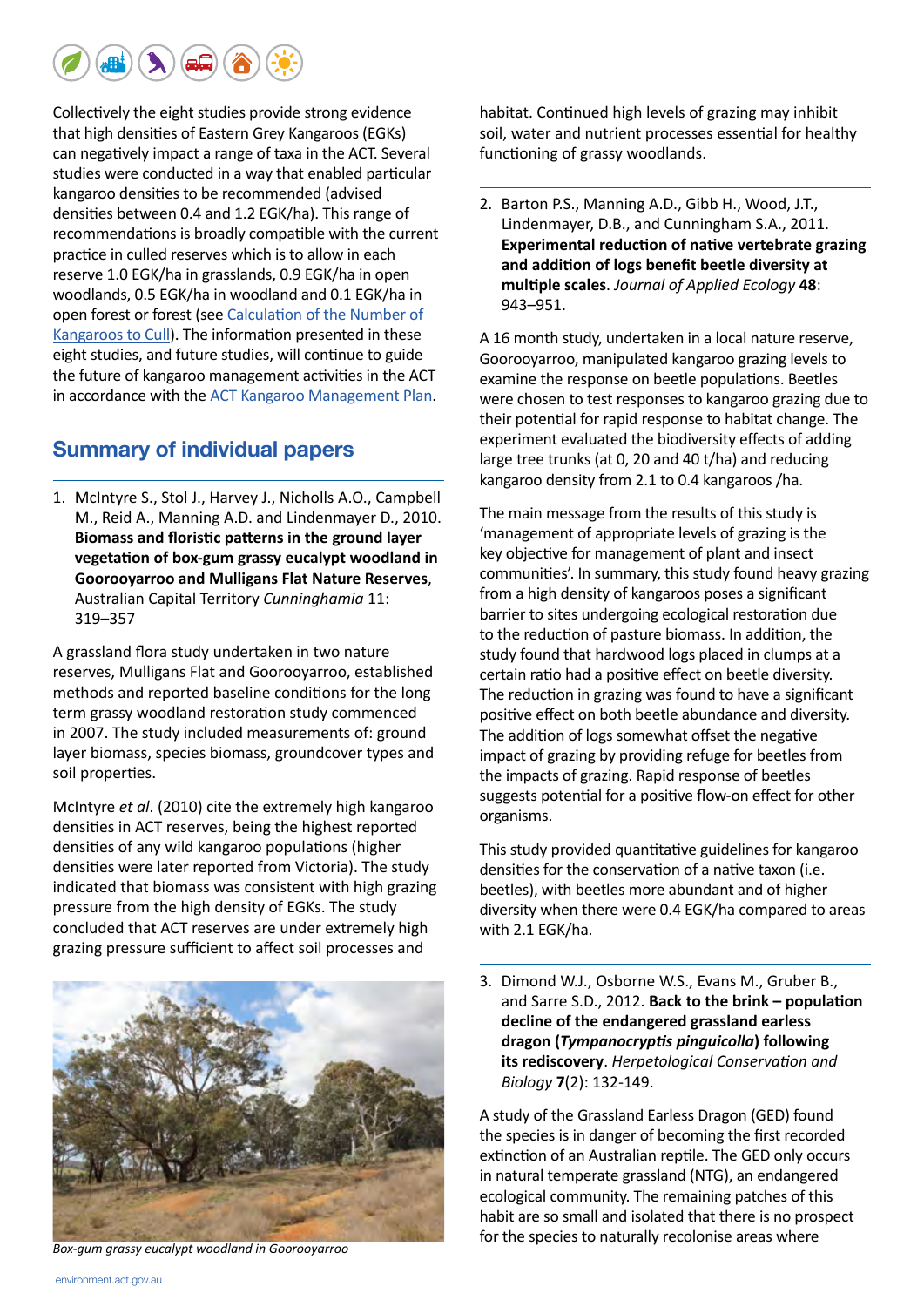



*Endangered Grassland Earless Dragon in tussock*

it has died out. Other than habitat destruction and fragmentation, the key threats to the species are drought and overgrazing resulting in a failure of recruitment of young into the adult population.

Research at 23 native grassland sites in the ACT over 25 years has shown a large reduction in the population. The species is no longer detectable at three of the 10 current research sites.

4. Manning A. D., Cunningham R. B. & Lindenmayer D. B. (2013) **Bringing forward the benefits of coarse woody debris in ecosystem recovery under different levels of grazing and vegetation density**. *Biological. Conservation*. **157**, 204-14. (Full article from Biological Conservation hosted with permission from Elsevier).

This research into reptile abundance was undertaken in two endangered Yellow Box – Red Gum grassy woodland sites (Mulligans Flat and Goorooyarroo) over a four year period. As with paper 3, this study evaluated the biodiversity effects of adding large tree trunks (at 0, 20 and 40 t/ha) and reducing kangaroo density from 2.1 to 0.4 kangaroos/ha. The effect of kangaroo grazing pressure on skinks was found to be dependent on the shrub density. The greatest negative effect of high grazing pressure was on small skinks in high shrub density. The addition of large logs was estimated to be able to fast-track ecosystem restoration processes between 100 and 200 years. Aside from this benefit, the study found all areas treated with timber debris, in presence of high kangaroo grazing pressure, resulted

in a small decrease in small skink abundance. Once kangaroos were excluded from the denser woodlands this proved beneficial for skinks.

The ACT Government is using the findings of this research in its management of reserves. The [Woodlands](http://www.cmd.act.gov.au/open_government/inform/act_government_media_releases/tamsd/2013/canberras-woodlands-restored-and-reconnected)  [Restoration Project](http://www.cmd.act.gov.au/open_government/inform/act_government_media_releases/tamsd/2013/canberras-woodlands-restored-and-reconnected) is reintroducing 'coarse woody debris' into nature reserves in the form of large logs, mostly tree trunks salvaged from development sites.

5. Howland B., Stojanovic D., Gordon I. J., Manning A. D., Fletcher D. & Lindenmayer D. B. (2014) **[Eaten Out of](http://journals.plos.org/plosone/article%3Fid%3D10.1371/journal.pone.0105966)  [House and Home: Impacts of Grazing on Ground-](http://journals.plos.org/plosone/article%3Fid%3D10.1371/journal.pone.0105966)[Dwelling Reptiles in Australian Grasslands and Grassy](http://journals.plos.org/plosone/article%3Fid%3D10.1371/journal.pone.0105966)  [Woodlands](http://journals.plos.org/plosone/article%3Fid%3D10.1371/journal.pone.0105966)**. *PLoS ONE* **9**, e105966.

A study investigated the effect of kangaroo grazing on reptiles at 18 grassland and grassy woodland sites in the ACT, NSW and Victoria. Ground-dwelling reptiles were chosen to test the effects of grazing, as reptiles are known to be sensitive to changes in grass structure. The sites were grazed primarily by EGKs, covered a range of kangaroo densities (from 0.3 EGK/ha to over 3.0 EGK/ha) and had relatively intact vegetation.

The study found that sites with higher kangaroo densities had less grass than sites with lower kangaroo density. There was a greater abundance of reptiles and a greater number of reptile species in areas with high grass structure and low kangaroo numbers. No species of reptile was more common in areas with low grass structure and high kangaroo numbers. However, not all species favoured the same amount of grass. Legless lizards were more common in areas with moderate grass, whereas the Eastern Three-toed Skink was more common in areas with high grass. The authors concluded that the best outcome for the conservation of reptiles would be to maintain a mix of moderate and high grass structure within reserves and prevent the formation of low grass structure found under high kangaroo numbers.

The results of this study provide two lines of evidence supporting the current approach for setting kangaroo



*Olive Legless Lizard (Delma inornata)*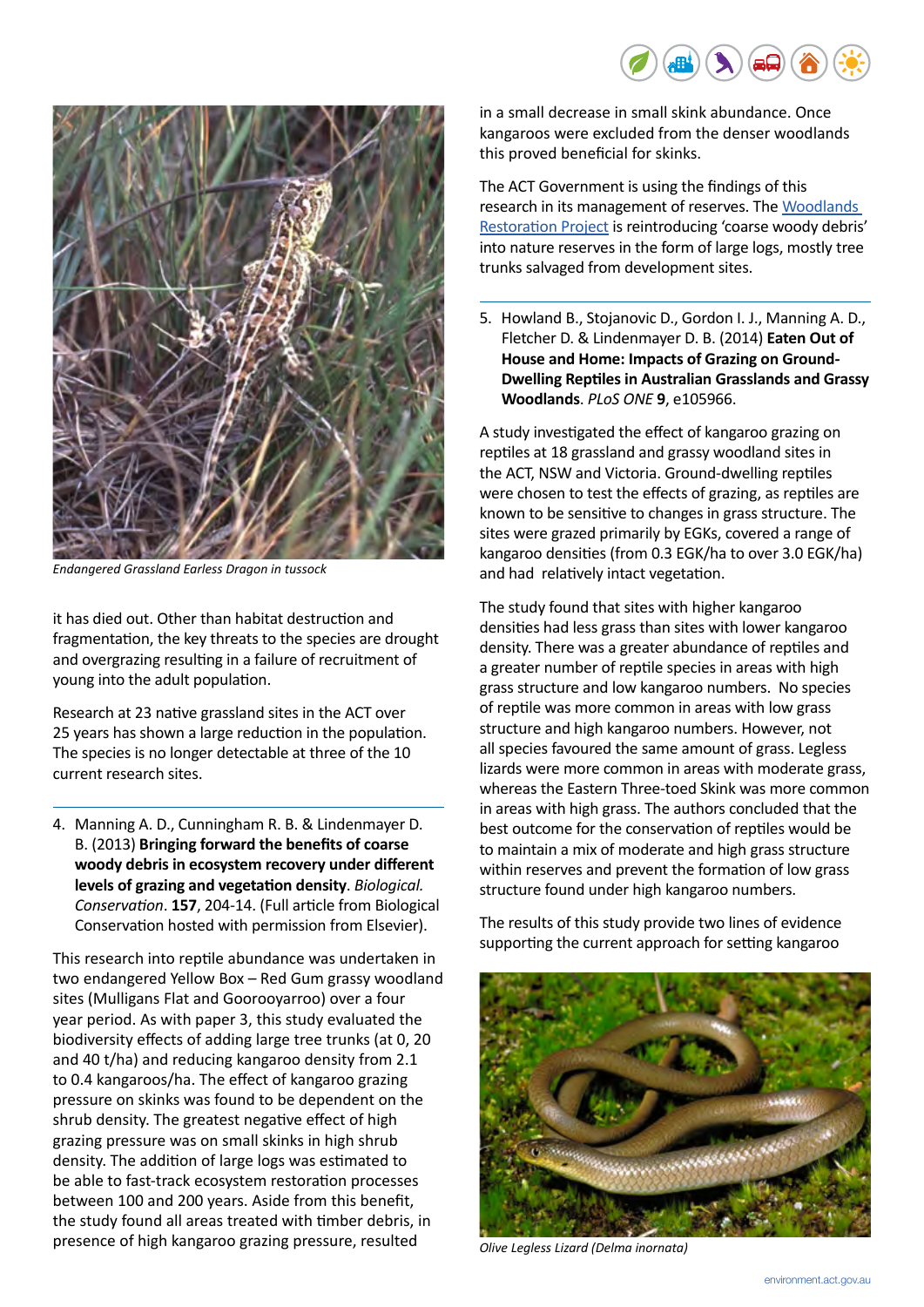

carrying capacity in reserves (see [Calculation of the](http://www.environment.act.gov.au/__data/assets/pdf_file/0004/576715/Calculation_of_the_number_of_kangaroos_to_cull_.pdf)  [Number of Kangaroos to Cull](http://www.environment.act.gov.au/__data/assets/pdf_file/0004/576715/Calculation_of_the_number_of_kangaroos_to_cull_.pdf)). First, the authors tentatively suggest that kangaroo densities less than 0.5 animals/ha could benefit a range of reptiles. This is similar to the current practice in culled reserves to allow in each reserve 1.0 EGK/ha where grasslands occur, 0.9 EGK/ha for open woodland, 0.5 EGK/ha for woodland and 0.1 EGK/ha for open forest or forest. Second, the study established that carrying capacity (i.e. number of kangaroos that can be supported) is less in wooded habitats than grasslands, likely due to negative effect of trees on grass growth. This reinforces the need to maintain different numbers of kangaroo in different habitats as allowed for in the current practice described in [Calculation of the Number of Kangaroos to Cull.](http://www.environment.act.gov.au/__data/assets/pdf_file/0004/576715/Calculation_of_the_number_of_kangaroos_to_cull_.pdf)

6. McIntyre S., Cunningham R. B., Donnelly C. F., Manning A. D. (2015) **[Restoration of eucalypt grassy](http://www.publish.csiro.au/nid/65/display/citation/paper/BT14246.htm)  [woodland: effects of experimental interventions on](http://www.publish.csiro.au/nid/65/display/citation/paper/BT14246.htm)  [ground-layer vegetation](http://www.publish.csiro.au/nid/65/display/citation/paper/BT14246.htm)**. *Australian Journal of Botany* **62**, 570–579.

This study investigated changes in ground-layer vegetation at Mulligans Flat and Goorooyarroo Nature Reserves in the ACT. The study recorded change in ground-layer plants (i.e. plant biomass, plant species diversity, ground-cover attributes and life-form) from 2007 to 2011 in relation to the following experimental interventions: (1) reduced kangaroo density, (2) addition of coarse woody debris and (3) fire (a single burn).

The authors found that reducing kangaroo density doubled total biomass in one reserve, but had no effect on exotic plant biomass, species counts or ground cover attributes. Coarse woody debris also promoted biomass, particularly exotic annual forbs, as well as plant diversity in one of the reserves. The single burn reduced biomass, but changed little else. They found that the greatest driver of change regardless of treatment was the end of drought conditions in 2009 and several years of good rainfall. This increase in rainfall appears to have resulted in biomass increasing by 67% (mostly owing to the growth of perennial native grasses), overall native species counts increasing by 18%, and exotic species declining by 20% over this four year period. They suggest that strategic management of grazing pressure, use of fire where biomass has accumulated and placement of coarse woody debris in areas of persistent erosion will contribute to improvements in soil and vegetation condition, and gains in biodiversity in the future.

This longer term study has shown the overriding role of climate in driving plant production in these temperate reserves, but importantly has shown that management of grazing pressure, addition of woody debris and fire can all be used to increase recovery. These are regarded as key components in ecological restoration.

7. Howland B., Stojanovic D., Gordon I. J., Stirenmann I., Fletcher D., Snape M. & Lindenmayer B. D. (2015) **Habitat preferences of the threatened striped legless lizard: implications for the management of grazing in grasslands**. In review.

A study of the habitat preferences of a threatened reptile species, the Striped Legless Lizard *Delma impar*, was conducted over two years at six ACT grassland reserves. Study sites were selected to cover a range of kangaroo densities (1.2 kangaroo/ha - 5 kangaroo per/ha), a range of grassland sizes (10 – 200ha) and contain a mix of native and introduced grasses. The study was initiated in 2012 by the ACT Government as part of a long-term investigation of kangaroo grazing impacts on biodiversity. The Striped Legless Lizard is a good indicator species for the effects of grazing, as this species relies on grass structure for shelter from predators, for food and to regulate its body temperature. High levels of grazing are known to negatively affect this species as high grazing removes grass structure. However, some level of grazing is considered important, as it promotes the formation of a mix of short and tall grass which this species is thought to prefer.

This study found that the Striped Legless Lizard can occupy even small and degraded grasslands provided there is sufficient grass and high kangaroo numbers are avoided. The authors recommended that to ensure the ongoing conservation of this threatened



*Striped Legless Lizard*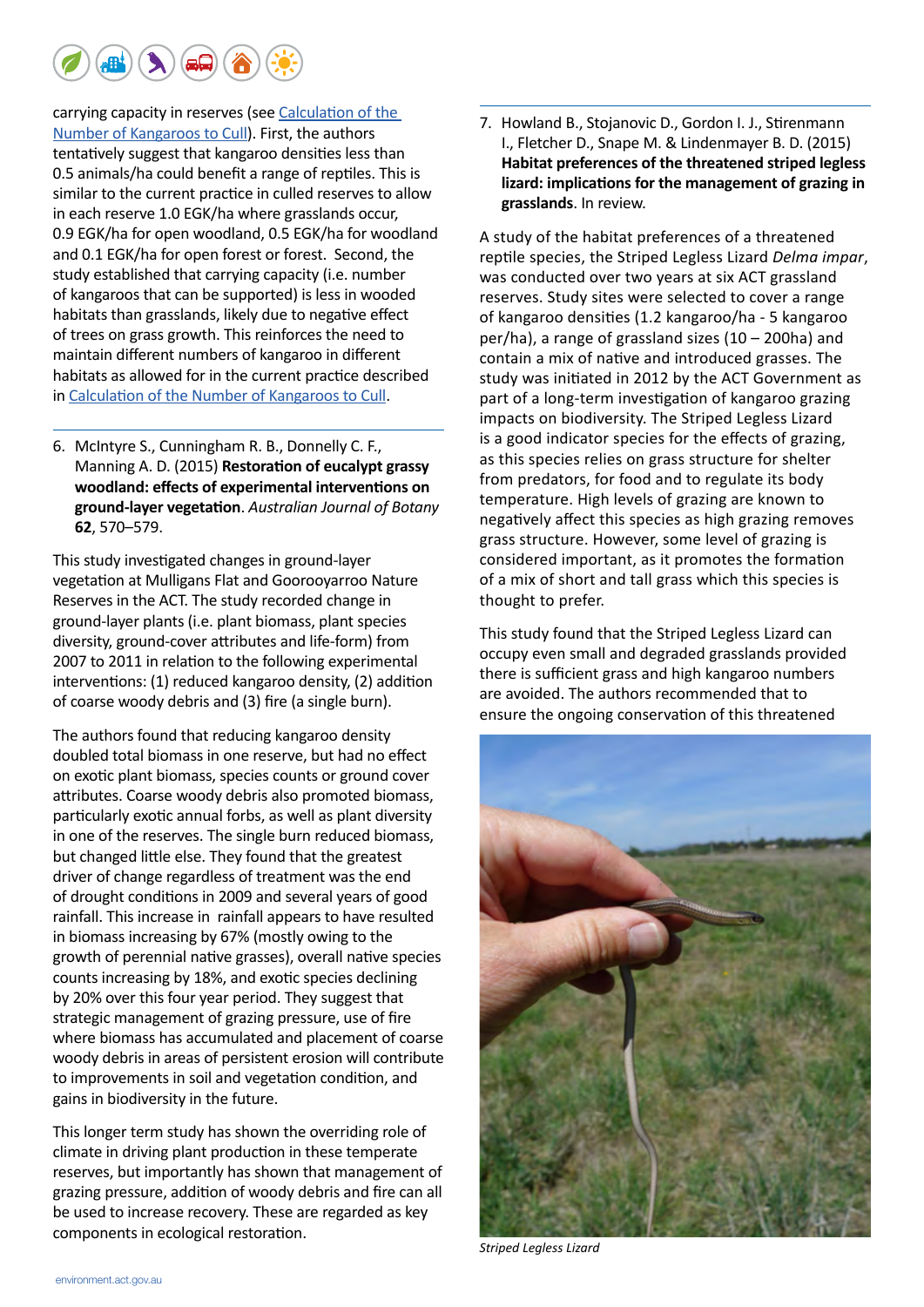



*Eastern Grey Kangaroos loafing in the sun*

reptile, kangaroo numbers should be limited to less than 1.2 kangaroos/ha, but with some level of grazing maintained to promote the mix of short and tall grass that the Striped Legless Lizard prefers. Although the study was conducted in grasslands grazed by kangaroos in the ACT, the results have implication for management of grazing outside the ACT and for both native and domestic herbivores. The recommendations made in this study for the conservation of the Striped Legless Lizard are likely to benefit a range of grassland species, e.g. the endangered Grassland Earless Dragon.

The Striped Legless Lizard will likely benefit from the current practice in culled reserves to allow in each reserve 1.0 EGK/ha where grassland occurs, 0.9 EGK/ha for open woodland, 0.5 EGK/ha for woodland and 0.1 EGK/ha for open forest or forest (see [Calculation of the](http://www.environment.act.gov.au/__data/assets/pdf_file/0004/576715/Calculation_of_the_number_of_kangaroos_to_cull_.pdf)  [Number of Kangaroos to Cull](http://www.environment.act.gov.au/__data/assets/pdf_file/0004/576715/Calculation_of_the_number_of_kangaroos_to_cull_.pdf)).

8. Howland B., Stojanovic D., Gordon I. J., Radford J., & Lindenmayer B. D. (2015) **Birds of a feather flock together: using trait-groups to understand the effect of macropod grazing on bird communities in grassy habitats**. In review.

In this study the effect of kangaroo grazing on birds was investigated at 18 grassland and grassy *Eucalyptus* woodland properties from across the ACT, NSW and Victoria. With over 300 species of bird recorded in the ACT alone, it is not feasible to investigate the effects of grazing on all individual species. Instead the study used a trait-based approach, grouping birds based on shared life-history traits likely to be affected by grazing. These groups were large ground-foraging, small ground-foraging, aerial insectivorous, and groundnesting/concealment species. The study evaluated effects of kangaroo grazing on these four trait groups by studying the birds in 18 sites that provided a gradient in kangaroo density.

The authors found that birds that utilised the grassy layer for food and relied on early detection of predators were more common under high grazing intensity,

whereas birds that nested on the ground and relied on grass for concealment from predation, and birds that fed on invertebrates above the grass layer (i.e. aerial insectivore) were both more common under low grazing intensities. Large bodied (> 250g) ground-foraging birds (e.g. galah, sulphur-crested cockatoo, white-winged chough) were most common at very high grazing intensities and appear to benefit from a very open grass layer. Small ground-foraging species (e.g. crested pigeon, magpie-lark, red-rumped parrot, superb fairywren) were most common at moderate to high grazing intensity and declined at very high and low grazing intensities. This study concluded that a mix of low and high grazing intensities will be important in promoting a diverse bird assemblage. The authors suggest that the duration of very high grazing events should be limited to prevent simplification of habitat and loss of food items.



*Sulphur Crested Cockatoo*